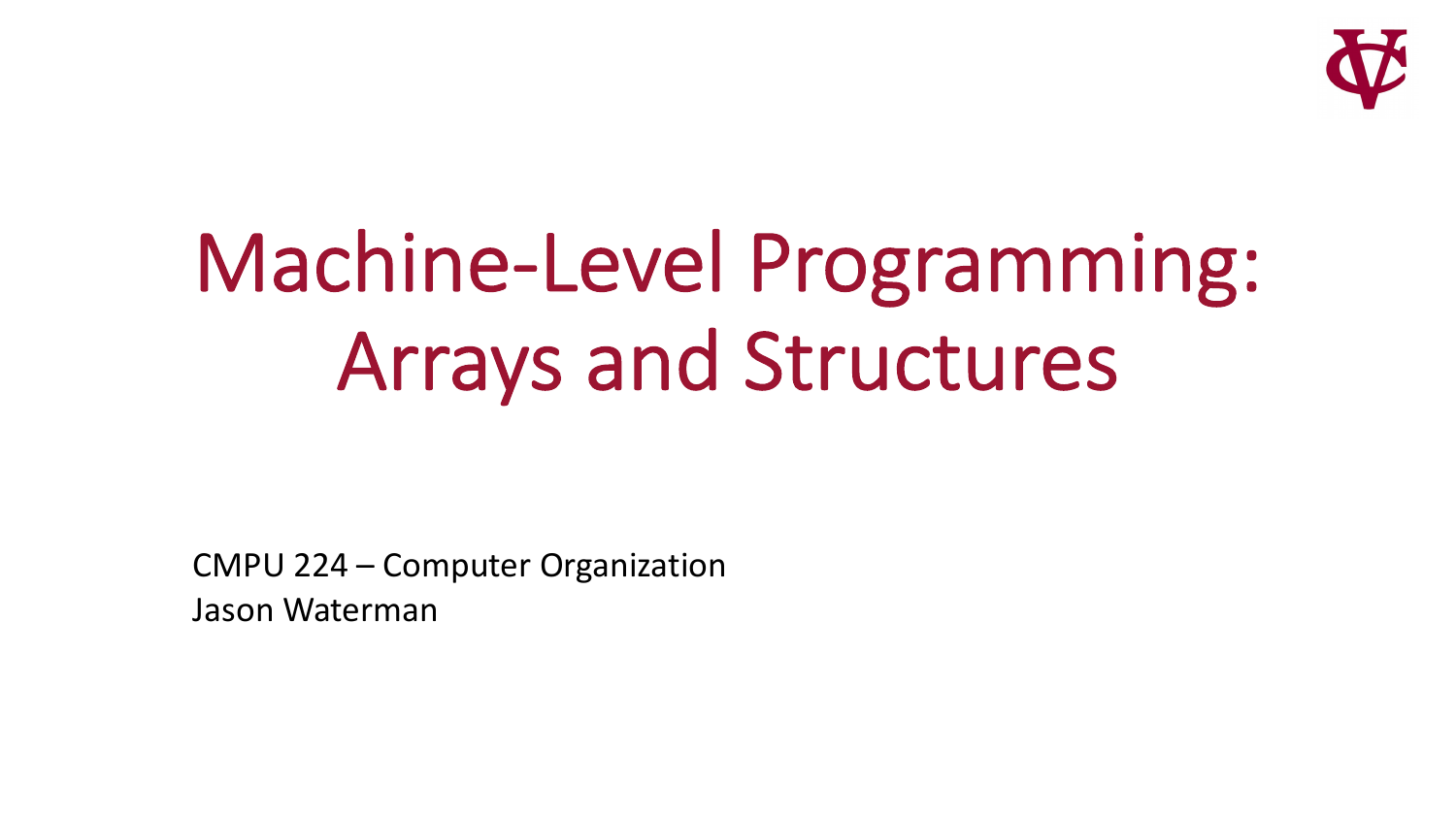#### Arrays in C



#### • Declaring arrays

- type array name [ array size ];
	- Example: int count [5];
- All elements of the array have the same type
- Declaring and initializing
	- int count  $[$ ] =  $\{4, 2, 9, 3, 5\}$ ;

#### First Element

| count[0] | count[1] | count[2] | count [3] | $\vert$ count $[4]$ |
|----------|----------|----------|-----------|---------------------|
|          |          |          |           |                     |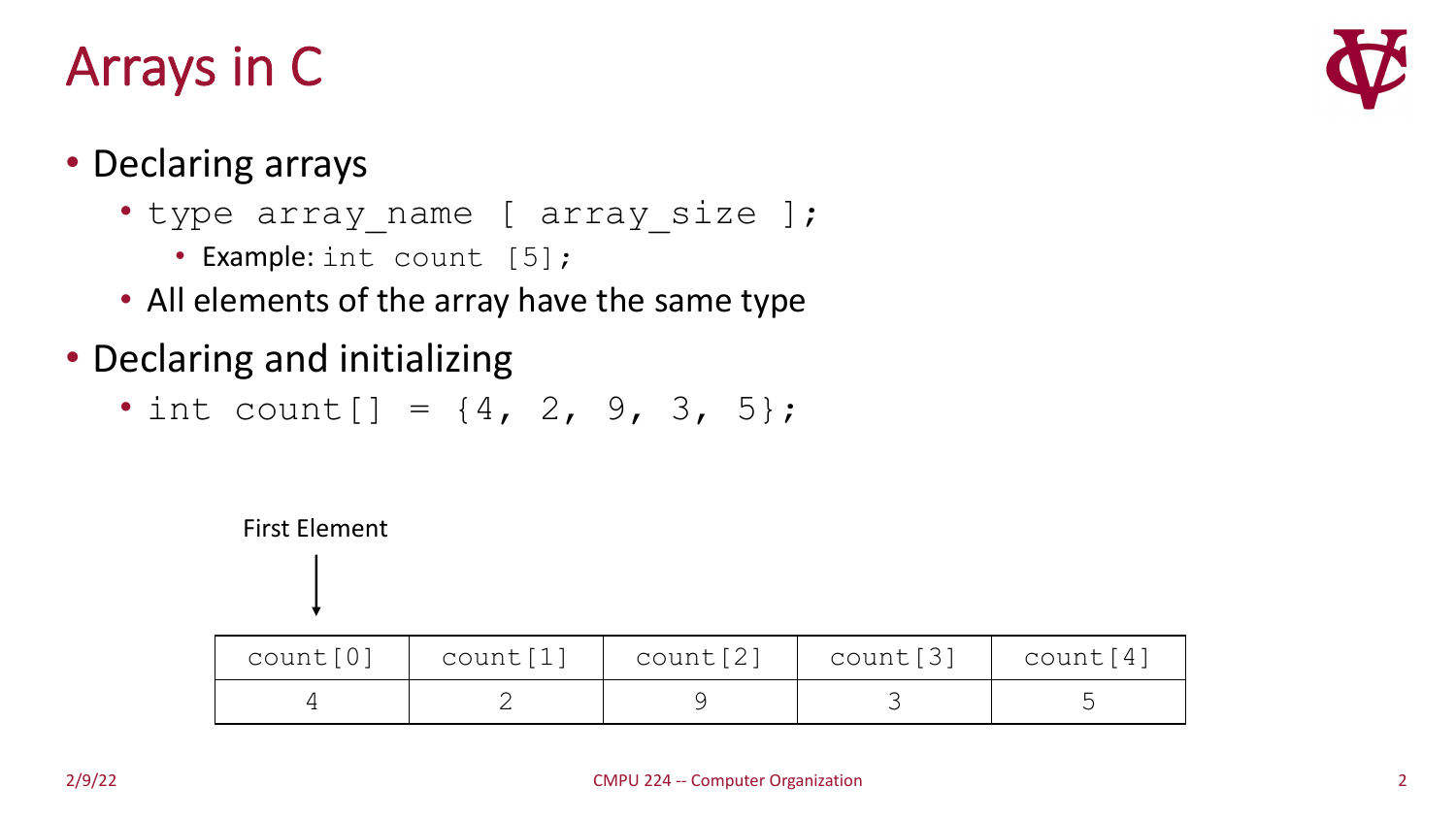## **Array Allocation**

- Basic Principle
	- *T* **A[***L***];**
	- Array of data type *T* and length *L*
	- Contiguously allocated region of *L* \* **sizeof**(*T*) bytes in memory



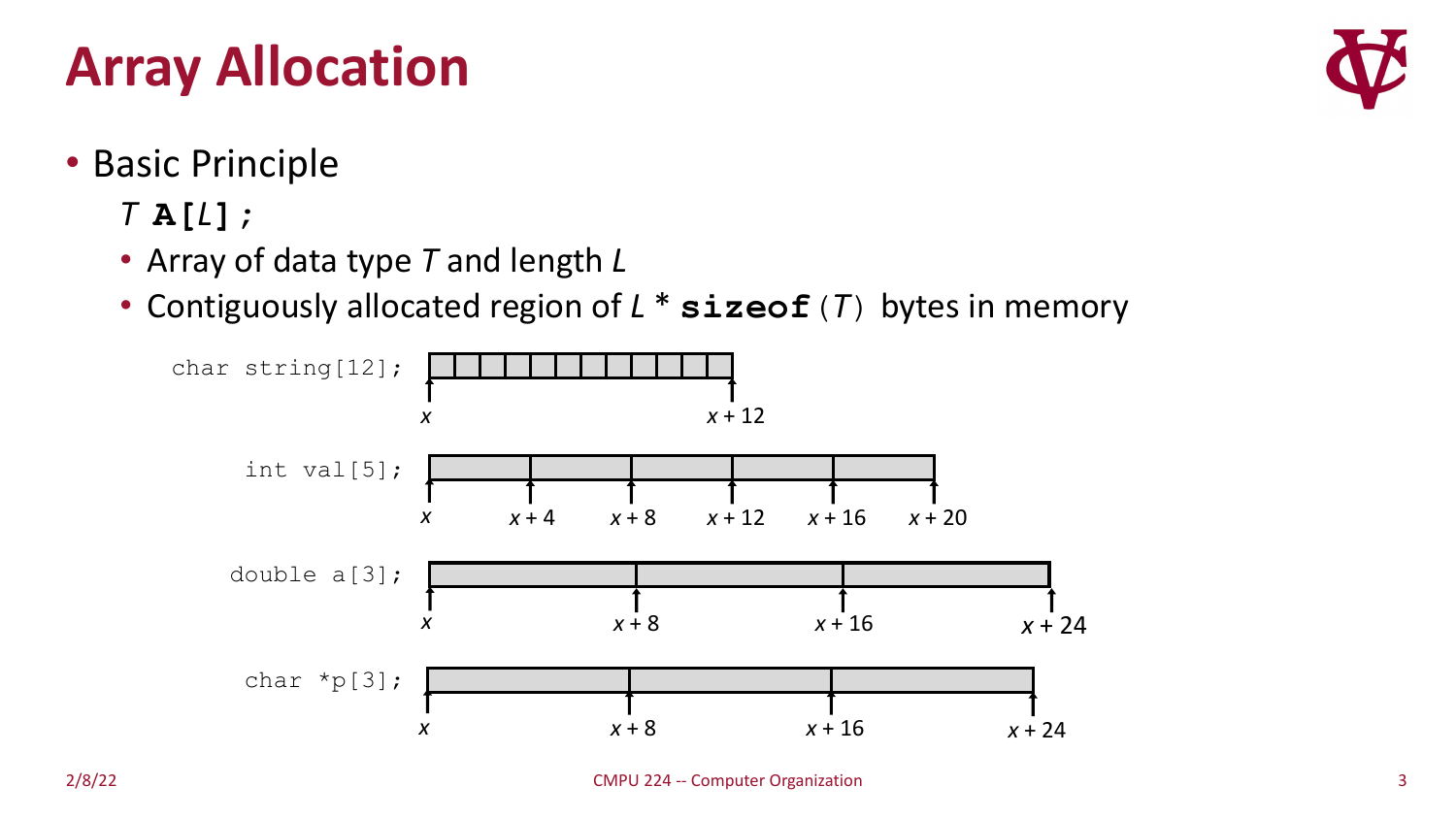#### **Array Access**

- Basic Principle
	- *T* **A[***L***];**
	- Array of data type *T* and length *L*
	- Identifier **A** can be used as a pointer to array element 0: Type *T\**

|                    | int val $[5]$ ; |                  |         | 6       |          | $\Omega$ | 3 |          |
|--------------------|-----------------|------------------|---------|---------|----------|----------|---|----------|
|                    |                 | $\boldsymbol{X}$ | $x + 4$ | $x + 8$ | $x + 12$ | $x + 16$ |   | $x + 20$ |
| • Reference        | <b>Type</b>     | Value            |         |         |          |          |   |          |
| val                | int *           | $\boldsymbol{X}$ |         |         |          |          |   |          |
| val[4]             | int             | 3                |         |         |          |          |   |          |
| $val+1$            | int *           | $x + 4$          |         |         |          |          |   |          |
| $\delta$ val $[2]$ | int *           | $x + 8$          |         |         |          |          |   |          |
| val[5]             | int             | ??ִ              |         |         |          |          |   |          |
| $*(val+1)$         | int             | $\overline{2}$   |         |         |          |          |   |          |
| $val + i$          | int *           | $x + 4i$         |         |         |          |          |   |          |
|                    |                 |                  |         |         |          |          |   |          |

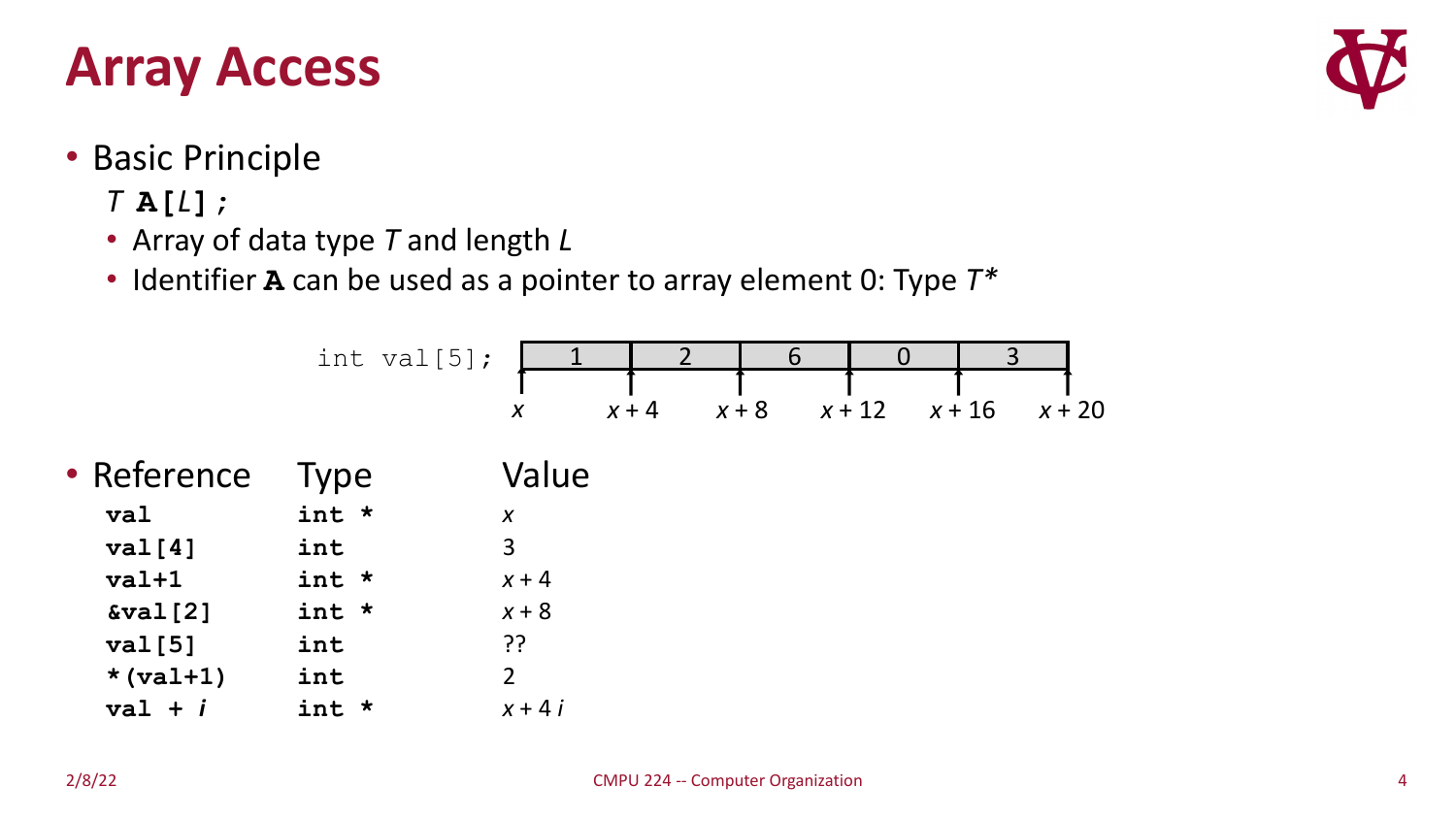#### Array Example



- Example arrays were allocated in successive 20-byte blocks
	- Not guaranteed to happen in general!

| #define ZLEN 5                |                     |
|-------------------------------|---------------------|
| $int \, \text{pok1}$ [ZLEN] = | $\{1, 2, 6, 0, 1\}$ |
| $int pok2[ZLEM] =$            | $\{1, 2, 6, 0, 2\}$ |
| $\int$ int pok3[ZLEN] =       | $\{1, 2, 6, 0, 3\}$ |

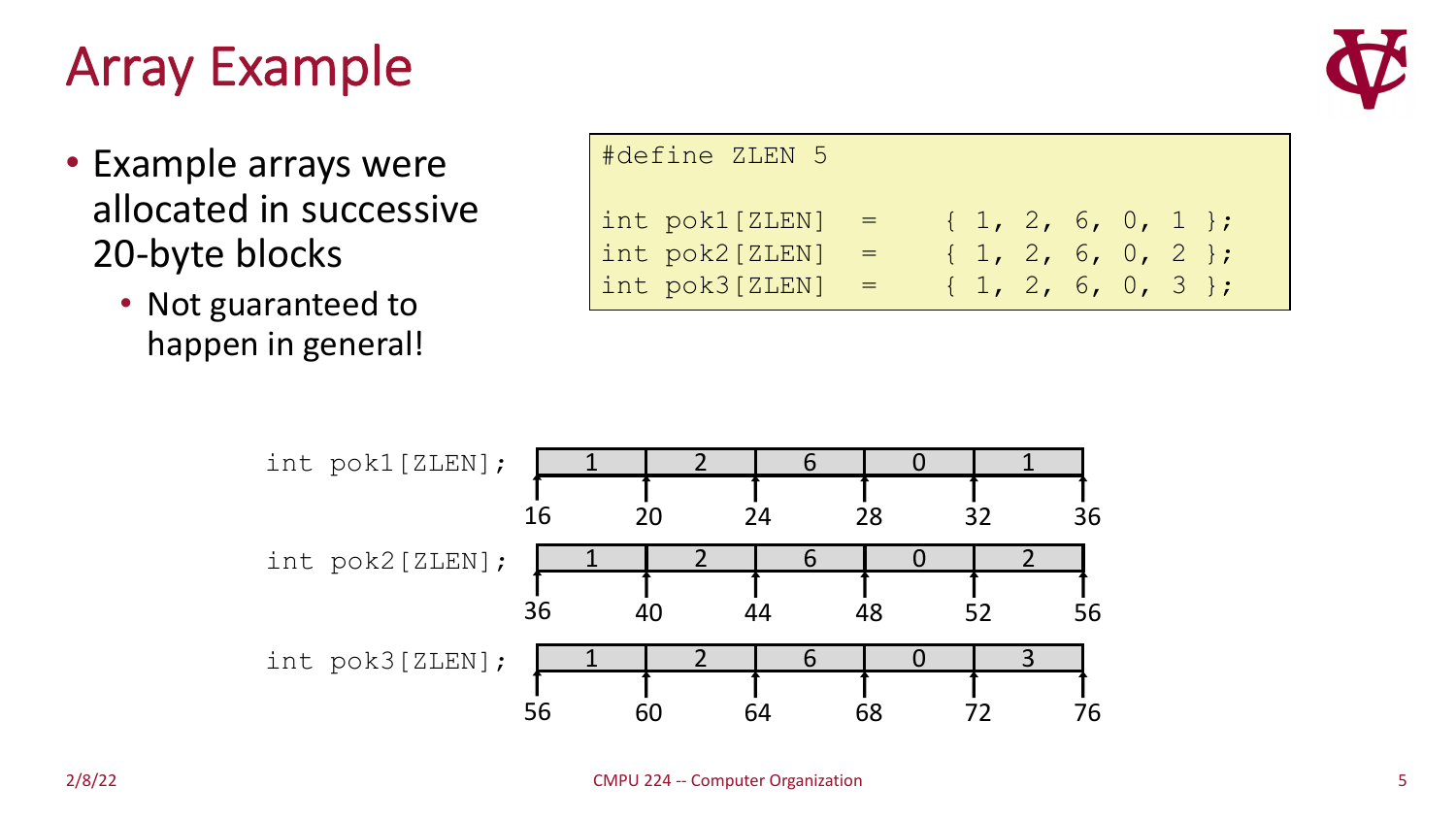#### Array Accessing Example

- Register & rdi contains starting address of array  $int \; \text{pok1} \; [\text{ZLEN}] ; \; 1 \; 1 \; 2 \; 6 \; 0 \; 3$
- Register & rsi contains array index
- Return value stored in %eax
- Desired digit at  $%rdi + 4*8rsi$
- Use memory reference (%rdi,%rsi,4)



16 20 24 28 32 36

int get digit(int z[], int digit){ return z[digit]; }

x86-64

 $# \$ ardi = z # %rsi = digit movl (%rdi,%rsi,4), %eax # z[digit]

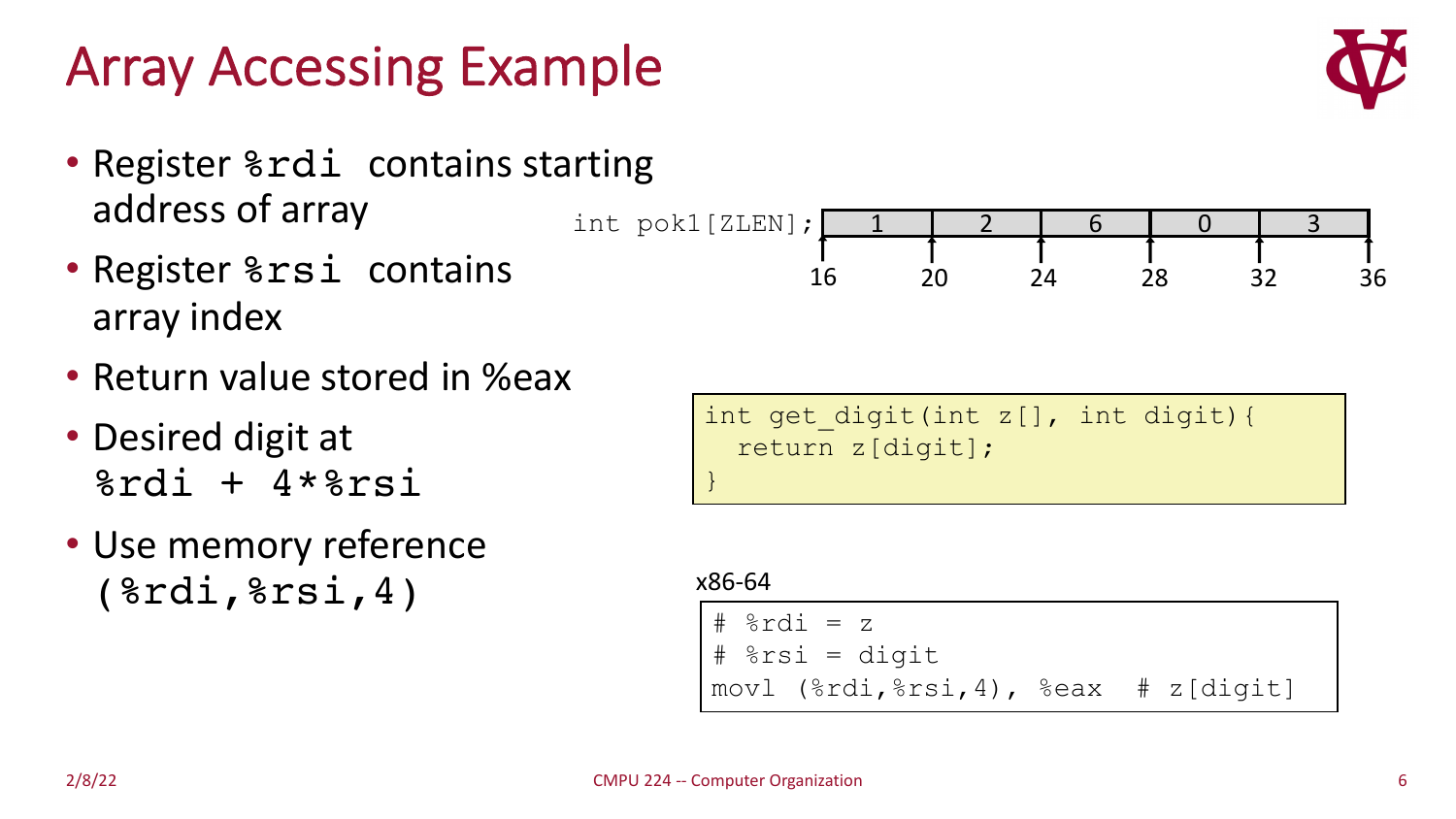## **Multidimensional (Nested) Arrays**



- Declaration
	- *T* **A**[*R*][*C*];
	- 2D array of data type *T*
	- *R* rows, *C* columns
	- Type *T* element requires *K* bytes
- Arrangement
	- **Row-Major Ordering**
- Array Size
	- *R* \* *C* \* *K* bytes

| A[0][0] | $\bullet\quad\bullet\quad\bullet$ | A[0] [C-1]                                |  |
|---------|-----------------------------------|-------------------------------------------|--|
|         |                                   |                                           |  |
|         |                                   |                                           |  |
|         |                                   |                                           |  |
|         |                                   | $A[R-1][0] \cdot \cdot \cdot A[R-1][C-1]$ |  |

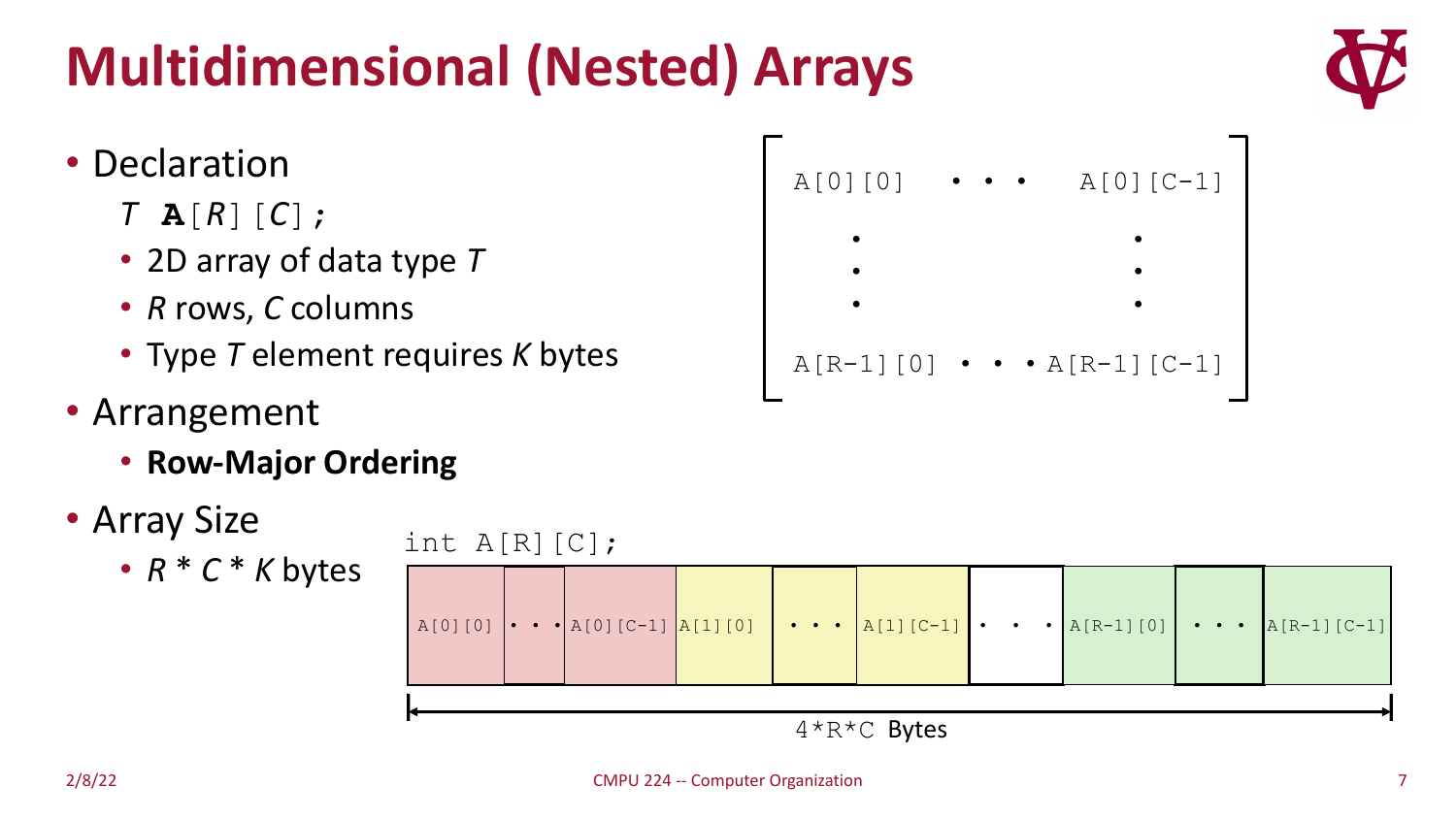#### **Nested Array Example**

- int pok[4][5];
	- Variable **pok**: array of 4 elements, allocated contiguously
	- Each element is an array of 5 **int**'s, allocated contiguously
- "Row-Major" ordering of all elements in memory

int  $pok[4][5] =$  $\{ \{1, 2, 6, 0, 1\},\$ {1, 2, 6, 0, 2}, {1, 2, 6, 0, 3},  $\{1, 2, 6, 0, 4\}$ ;

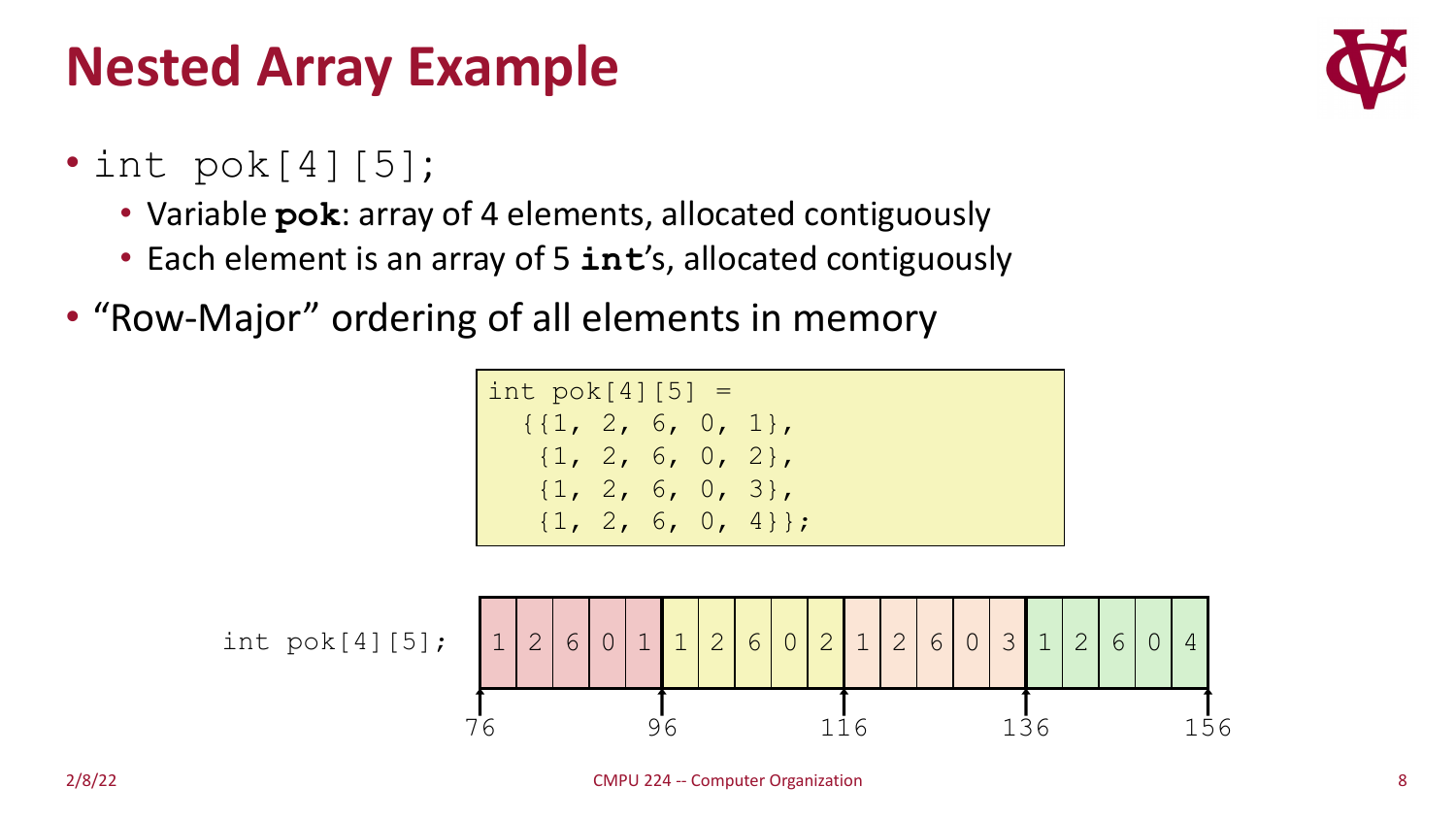- Each element of type *T* requires *K* bytes
- Starting address **A +** *i* \* (*C* \* *K*)



## **Nested Array Row Access**

- Row Vectors
	- $\cdot$  int A[R][C];





SIZE OF ONE ROW

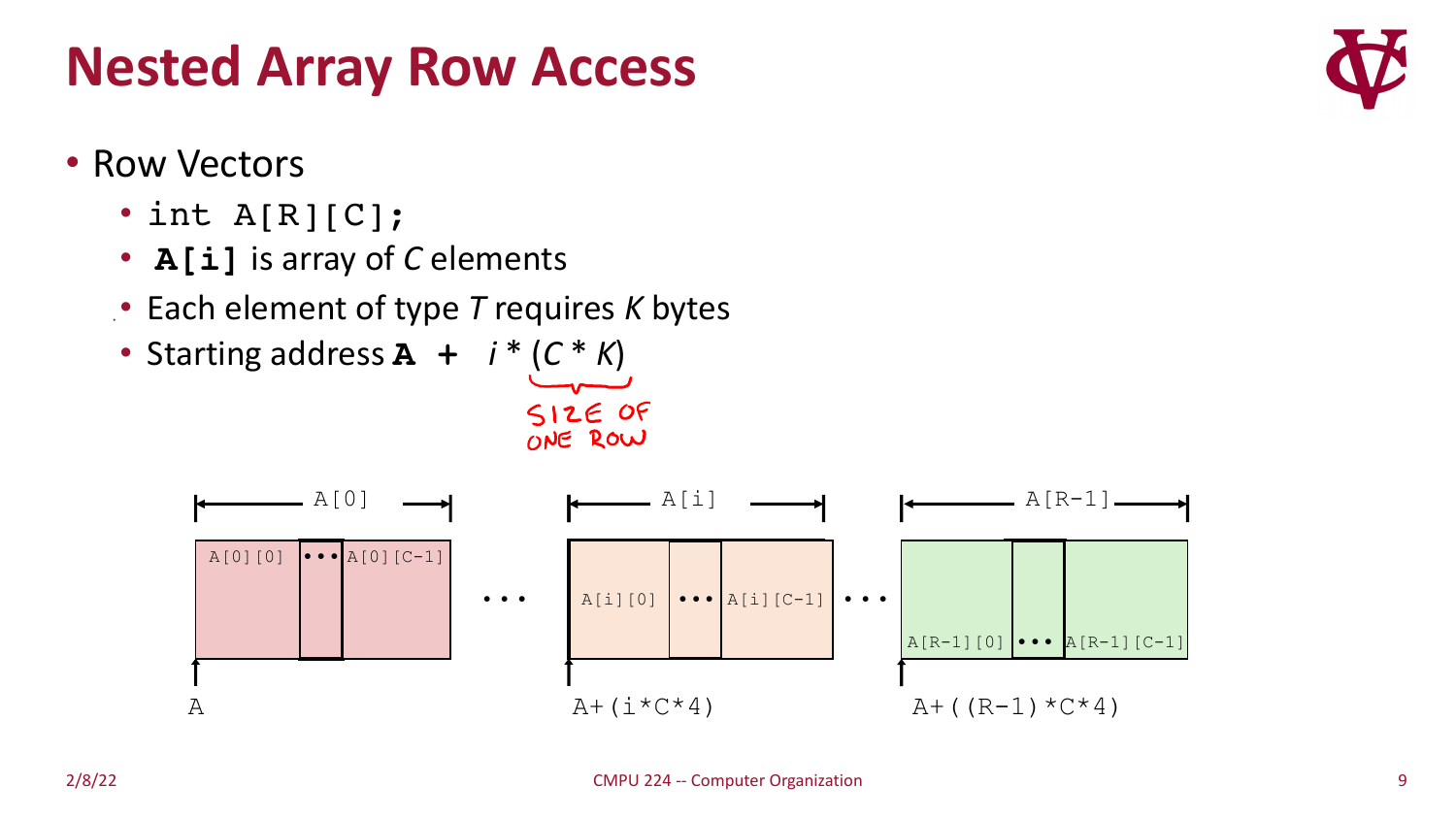#### **Nested Array Element Access**



- Array Elements
	- **A[i][j]** is element of type *T,* which requires *K* bytes and has *R* rows and *C* cols

• Address 
$$
A + i * (C * K) + j * K = A + (i * C + j) * K
$$
  
size of Row

int A[R][C];

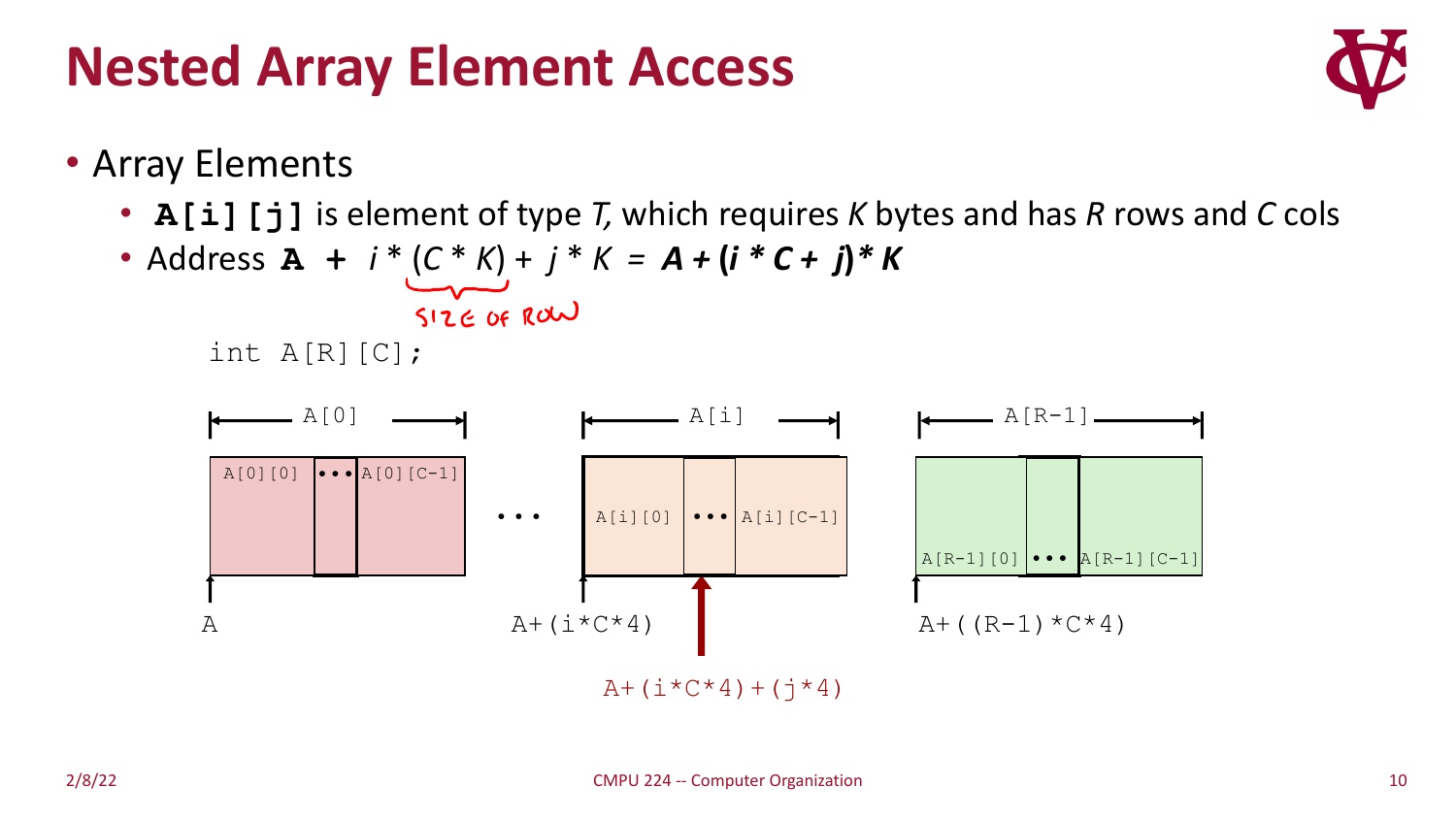}

## **Nested Array Row Access Code**

- Row Vector
	- **pok[index]** is array of 5 **int**'s
	- Row vector: starting address **pok + 20\*index**
- Machine Code
	- Computes and returns address
	- Compute as **pok + 4\*(index + 4\*index)**



int \*get\_pok\_zip(int index){ return pok[index];

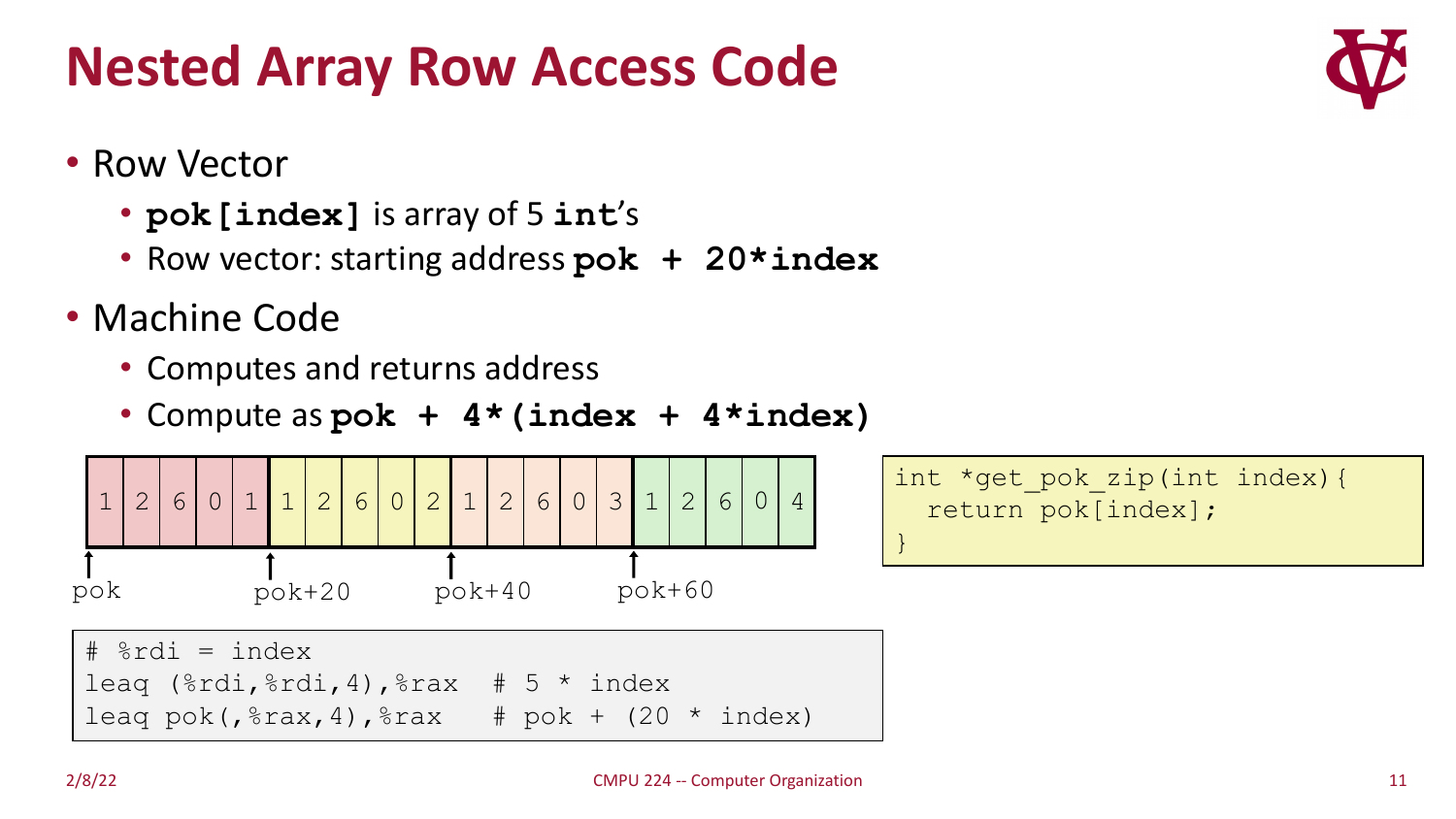#### **Nested Array Element Access Code**



- Array Elements
	- **pok[index][dig]** is type **int**

}

• Address: **pok + 20\*index + 4\*dig** = **pok + 4\*(5\*index + dig)**



| leaq $(\text{3rdi}, \text{3rdi}, 4)$ , $\text{3rax}$ | # 5*index                 |
|------------------------------------------------------|---------------------------|
| addl %rax, %rsi                                      | # 5*index+dig             |
| $mov1 pok($ , $srsi$ , 4), $seax$                    | # M[pok+ 4*(5*index+dig)] |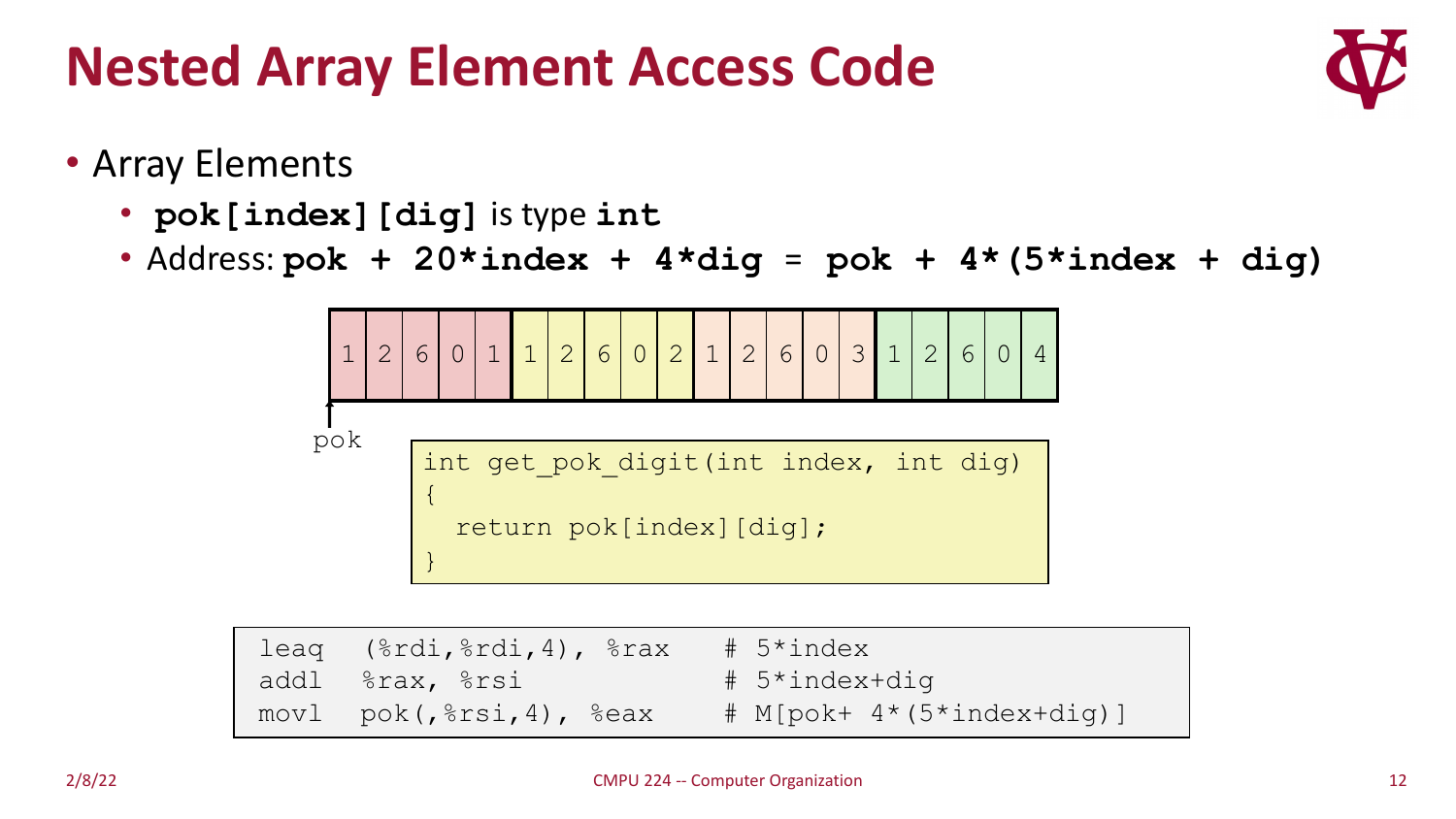#### **Structure Representation**



- Structure represented as block of memory
	- **Big enough to hold all of the fields**
- Fields ordered according to declaration
	- **Even if another ordering could yield a more compact representation**
- Compiler determines overall size + positions of fields
	- **Machine-level program has no understanding of the structures in the source code**

| struct rec {  |                   |
|---------------|-------------------|
| int $a[4]$ ;  |                   |
| size $t$ i;   |                   |
|               | struct rec *next; |
| $\}$ ;        |                   |
| struct rec r; |                   |

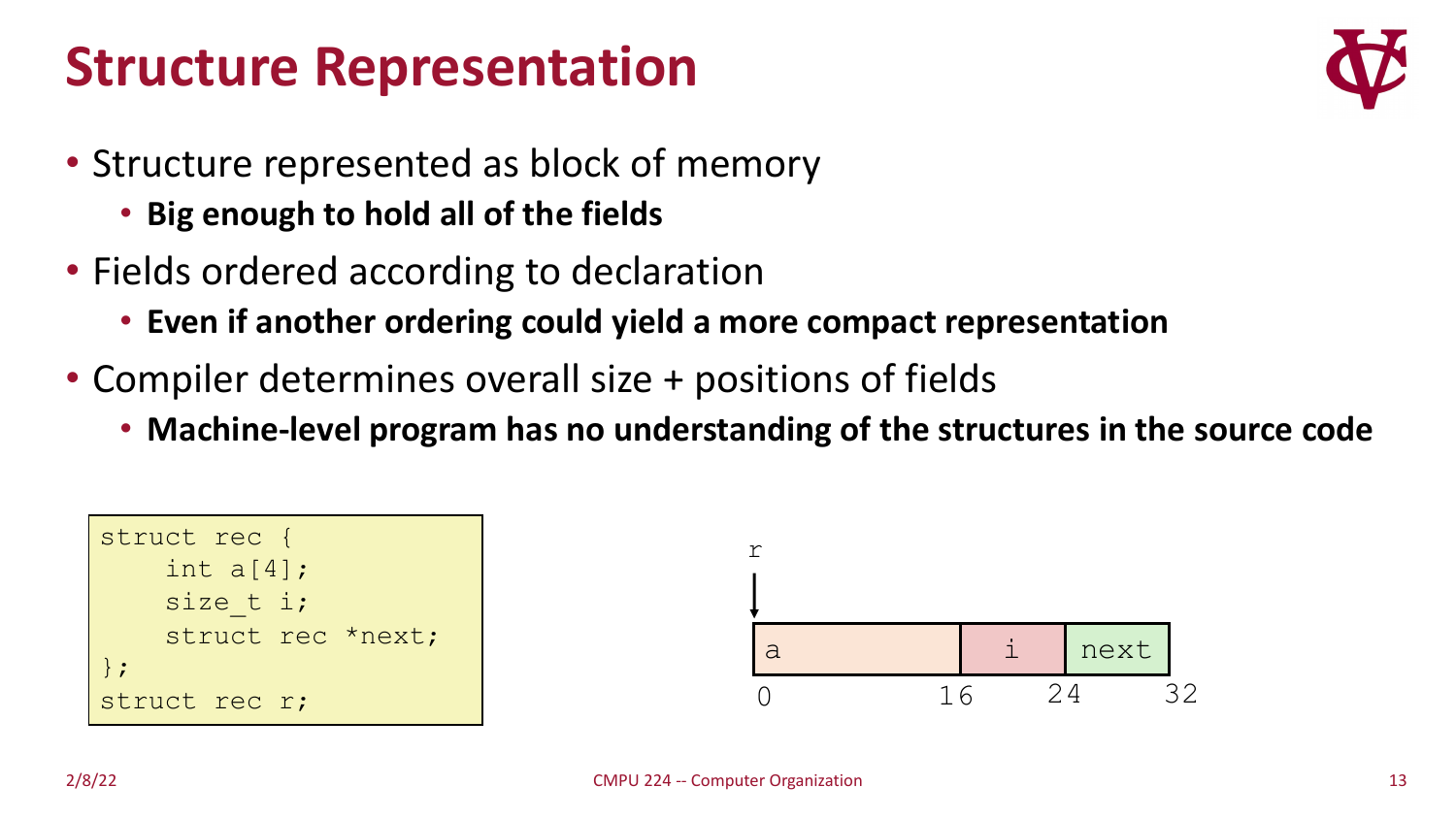#### **Generating Pointer to Structure Member**



- Generating Pointer to Array Element
	- Offset of each structure member determined at compile time
	- Accessing an element in array a: compute as  $\mathbf{r}$  + 4\*idx



```
int get item(struct rec *r, size t idx){
 return r->a[idx];
}
```




|     | # r in %rdi, idx in %rsi         |
|-----|----------------------------------|
|     | $mov1$ $(*rdi, rsi, 4)$ , $seax$ |
| ret |                                  |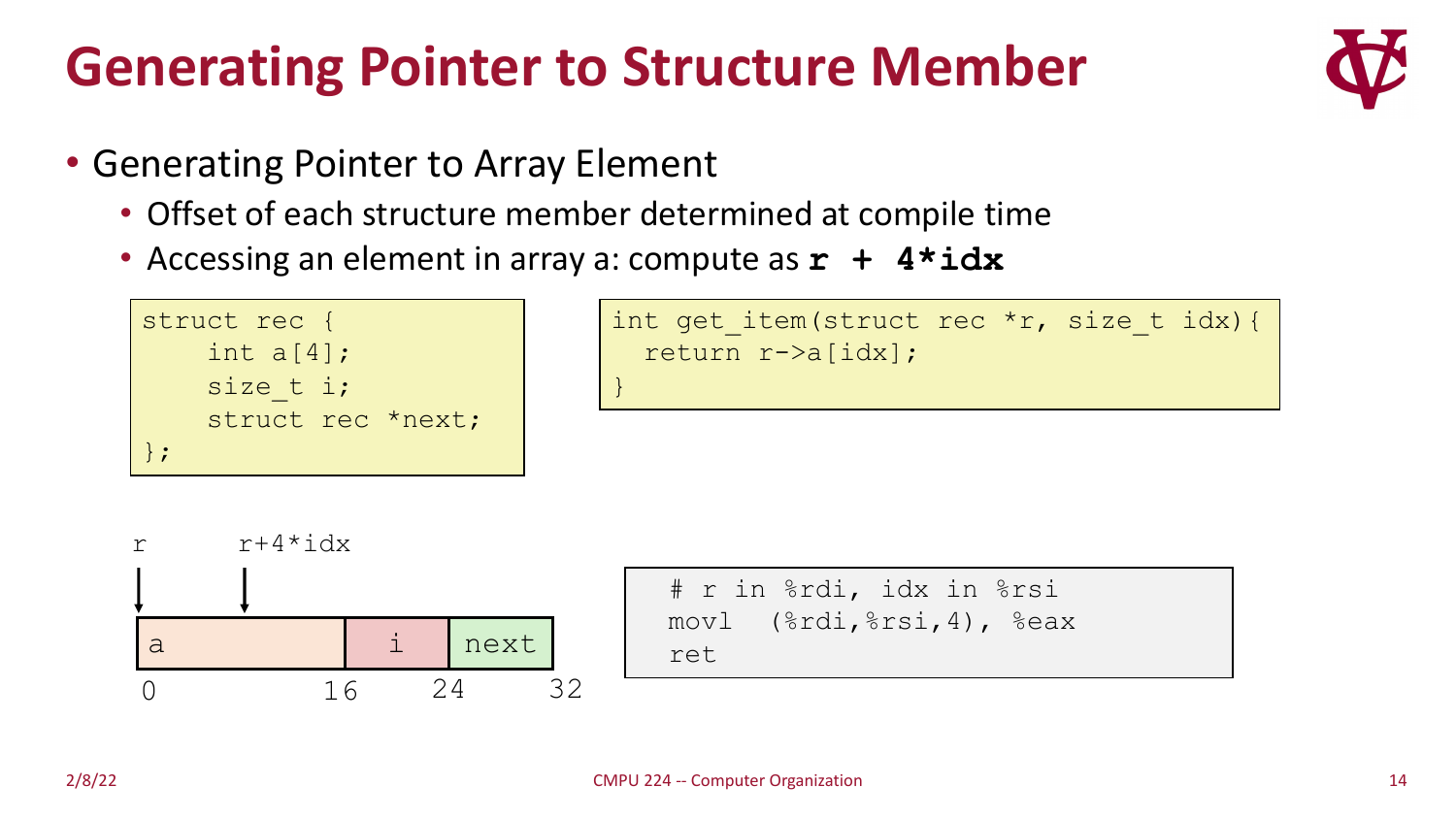#### **Next Linked List**

• Return address of next node in the linked list

struct rec { int a[4]; size\_t i; struct rec \*next; };

struct rec\* get next(struct rec \*r) { return r->next;



| $\lceil \text{movq} \rceil$ 24 ( $\text{srdi}$ ), $\text{srax}$ |  |
|-----------------------------------------------------------------|--|
| ret                                                             |  |

Element i

r

| Register        | <b>Value</b> |
|-----------------|--------------|
| <b>&amp;rdi</b> | ∽            |



}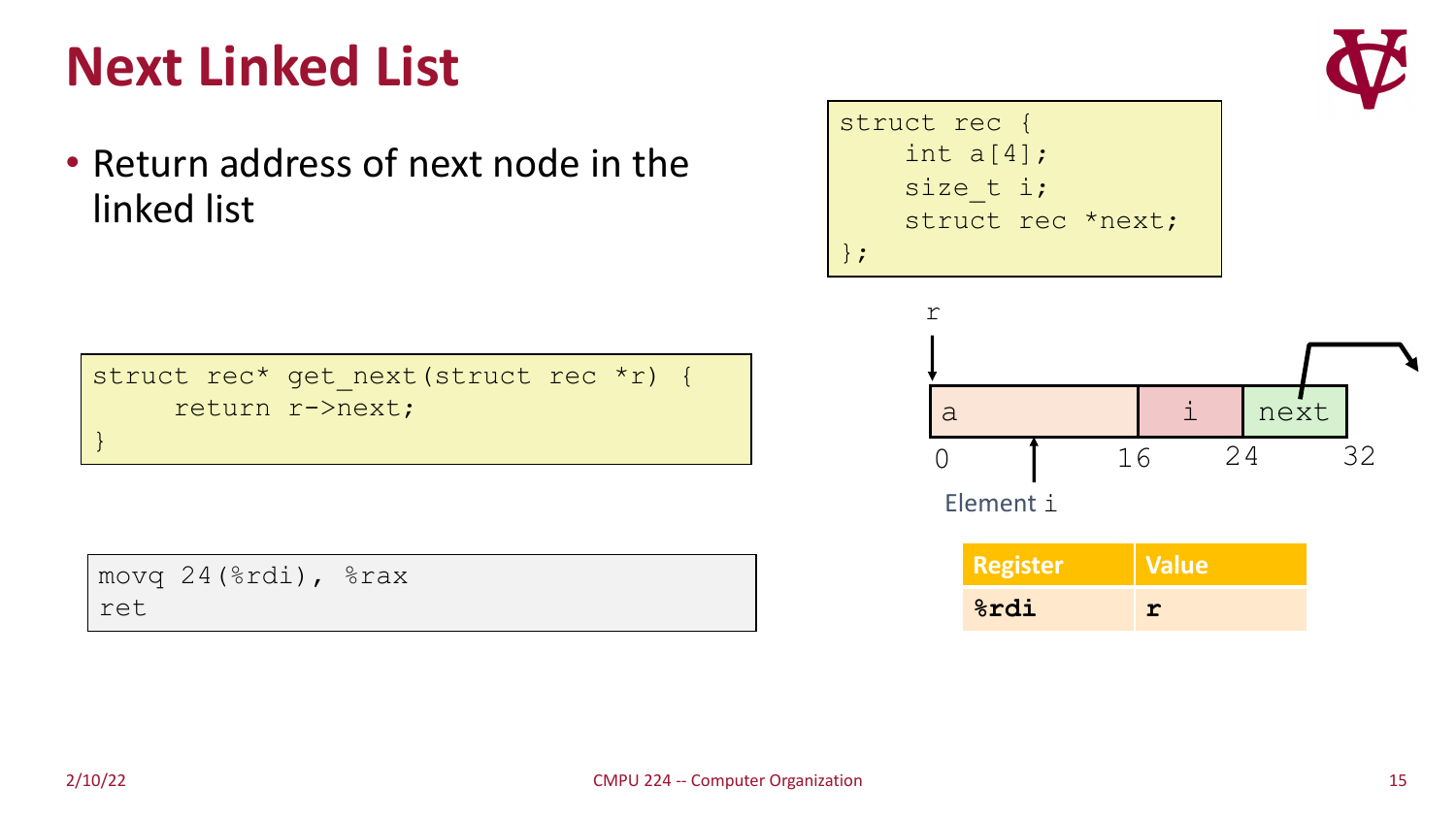#### Structures & Alignment



- Unaligned Data  $i[0]$   $i[1]$  v p p+1 p+5 p+9 p+17 struct S1 { char c; int  $i[2]$ ; double v;  $*_{\mathsf{p}};$
- Aligned Data
	- A primitive data type of K bytes must have an address that is multiple of K

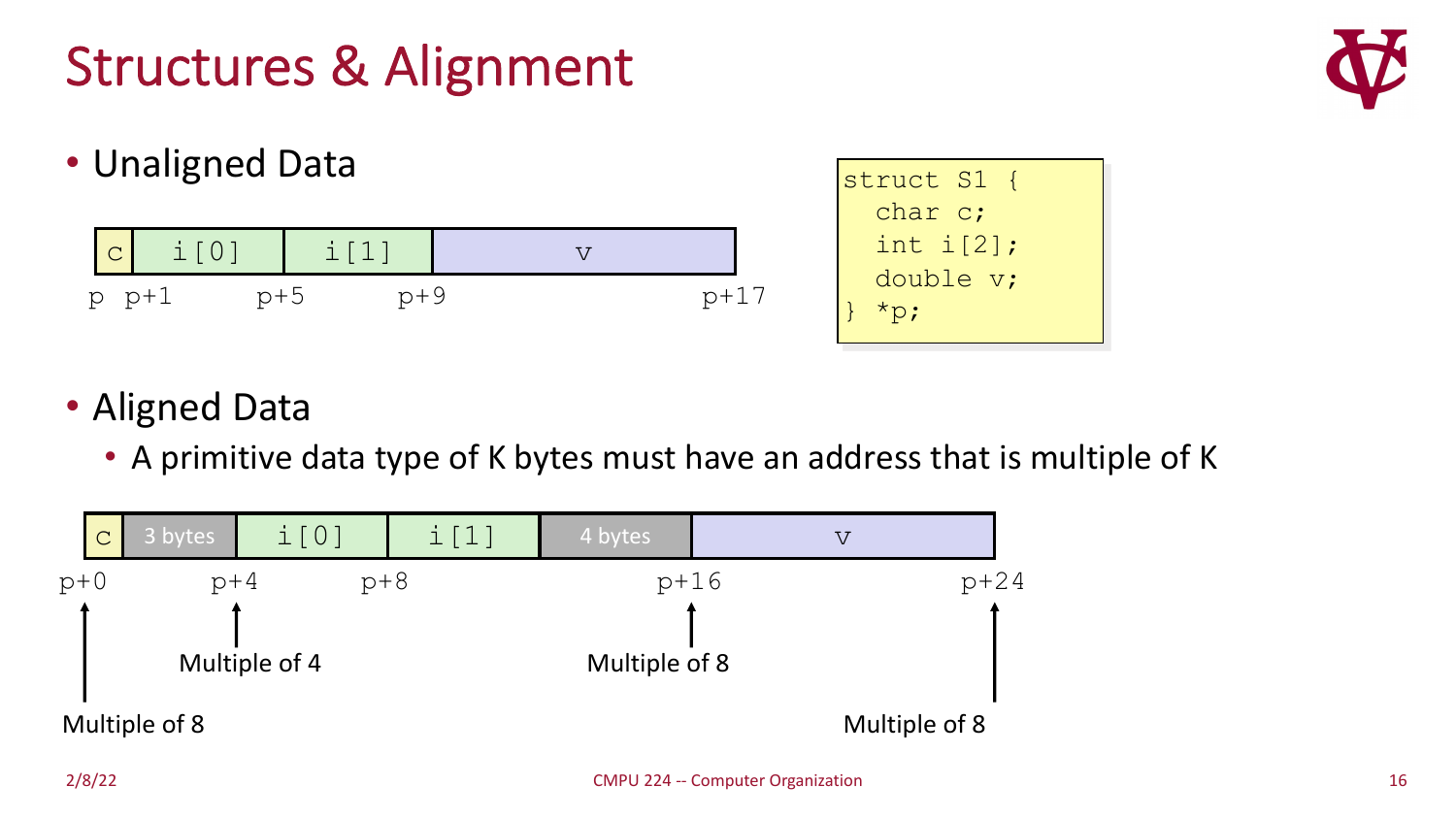#### Alignment Principles

- Aligned Data
	- Primitive data type requires K bytes
	- Address must be multiple of K
	- Required on some machines; advised on x86-64
- Motivation for Aligning Data
	- Memory accessed by (aligned) chunks of 4 or 8 bytes (system dependent)
		- Inefficient to load or store data that spans quad word boundaries
- Compiler
	- Inserts gaps in structure to ensure correct alignment of fields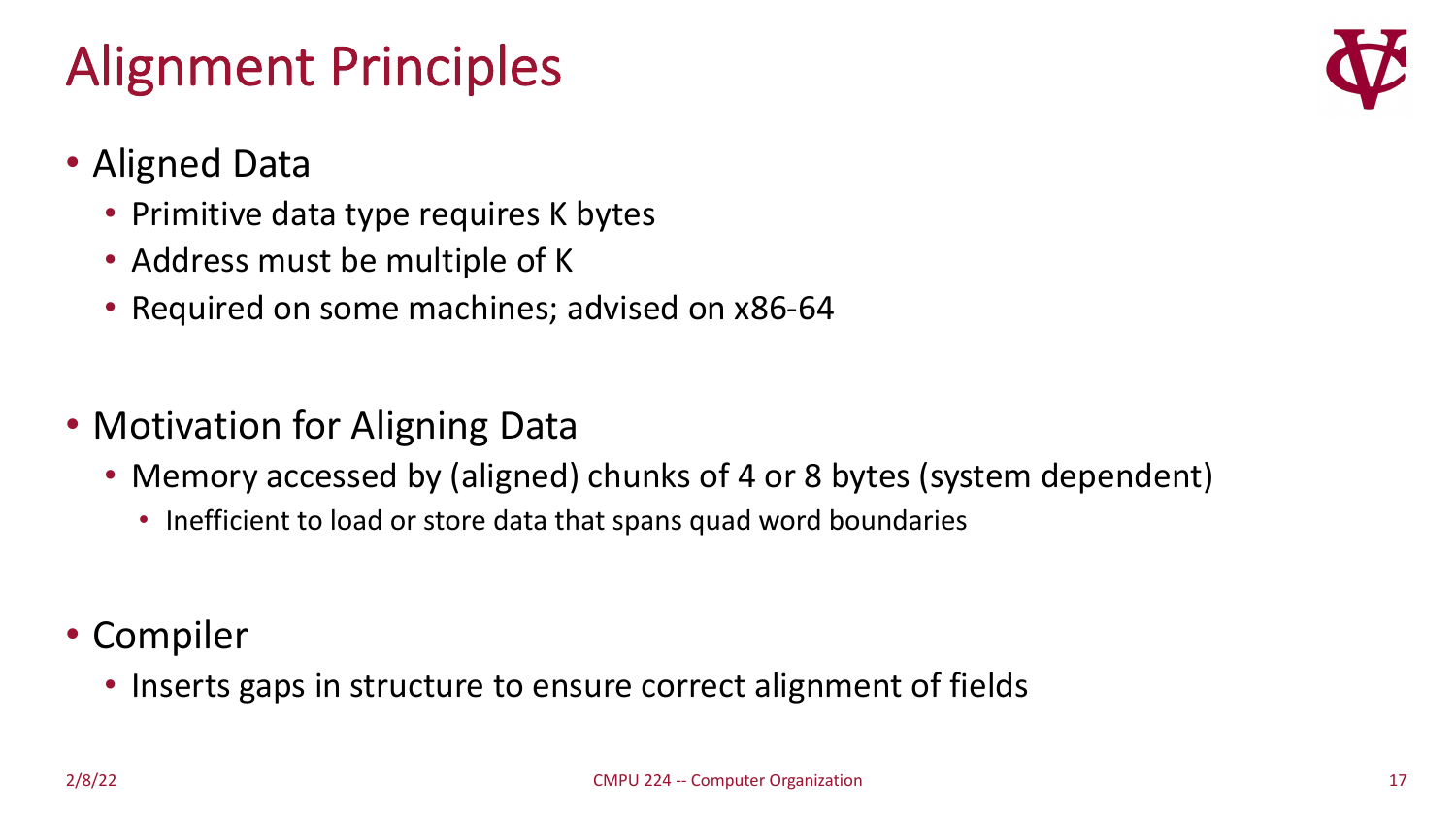## Specific Cases of Alignment (x86-64)



- 1 byte: **char**, …
	- no restrictions on address
- 2 bytes: **short**, …
	- lowest 1 bit of address must be 02
- 4 bytes: **int**, **float**, …
	- lowest 2 bits of address must be 002
- 8 bytes: **double**, long, **char \***, …
	- lowest 3 bits of address must be 0002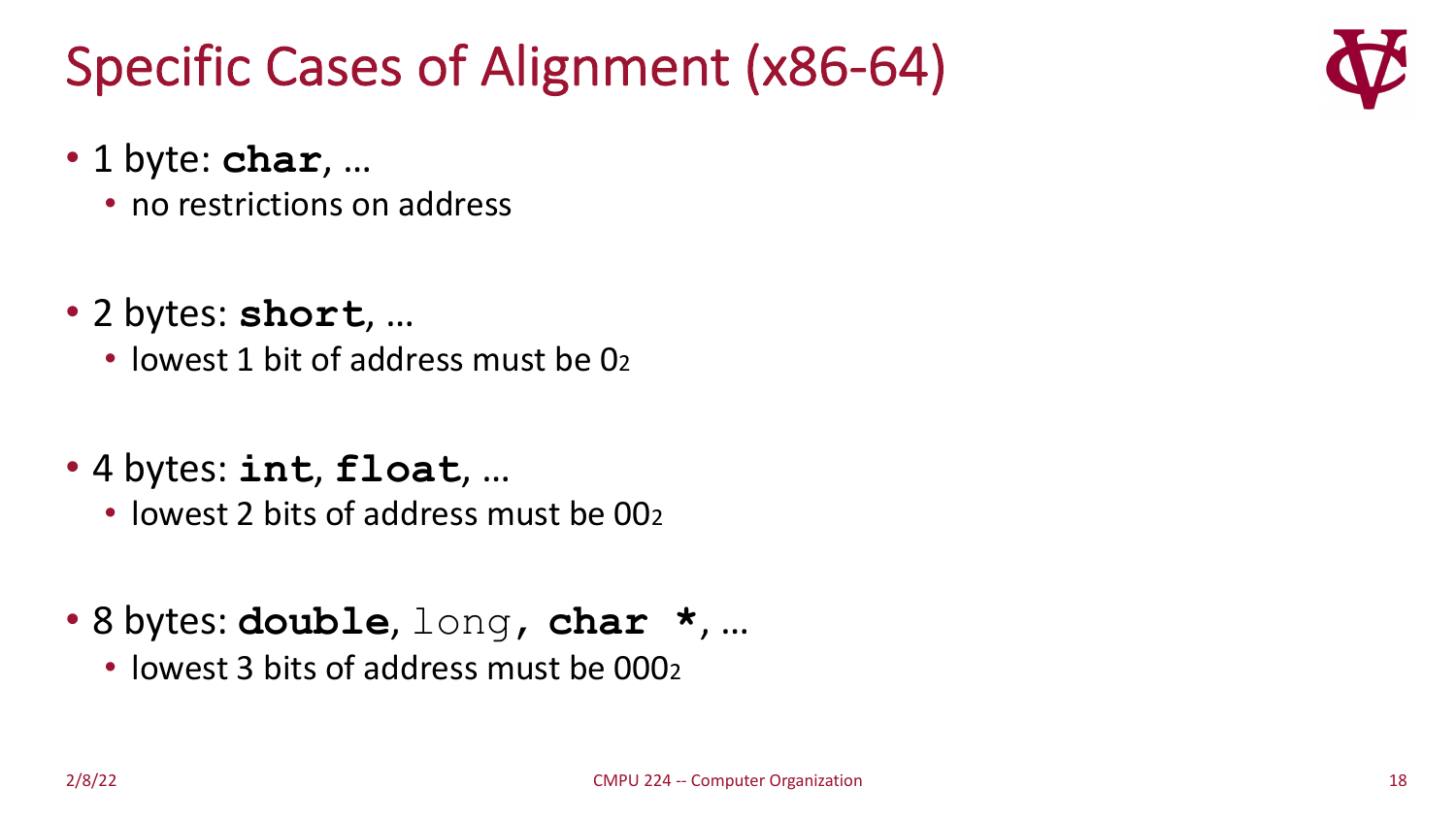#### Satisfying Alignment with Structures

- Within structure:
	- Must satisfy each element's alignment requirement
- Overall structure placement
	- Each structure has alignment requirement K
		- $K<sub>struct</sub>$  = Largest alignment of any element in struct
	- Initial address & structure length must be multiples of  $K<sub>struct</sub>$
- Example:
	- $K_{struct} = 8$ , due to **double** element





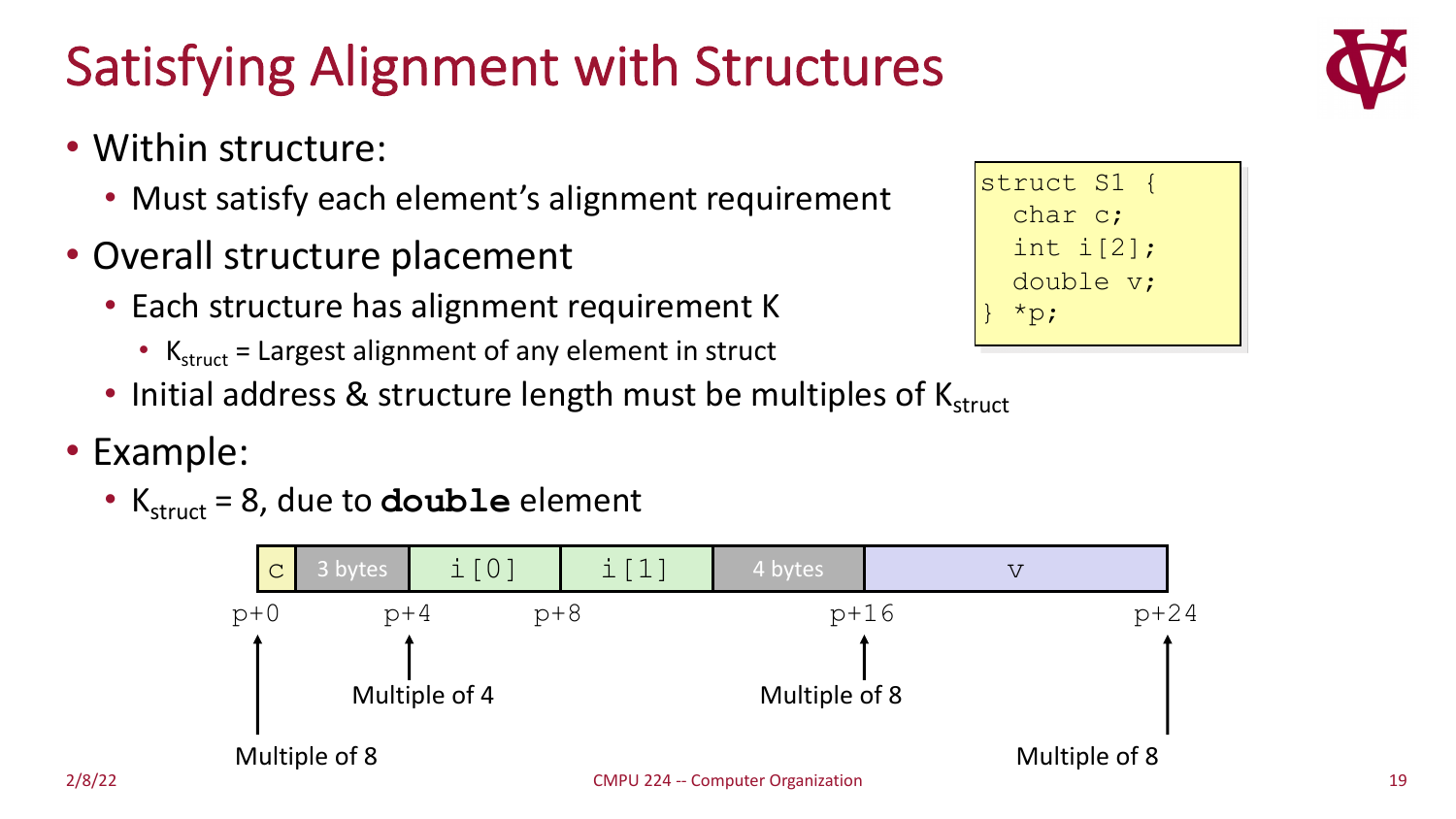#### Meeting Overall Alignment Requirement



- Largest alignment requirement  $K_{struct}$
- Overall structure must be multiple of  $K_{\text{struct}}$

| struct S2 {         |  |
|---------------------|--|
| double v;           |  |
| int $i[2]$ ;        |  |
| char c;             |  |
| $*_{\mathcal{D}}$ ; |  |

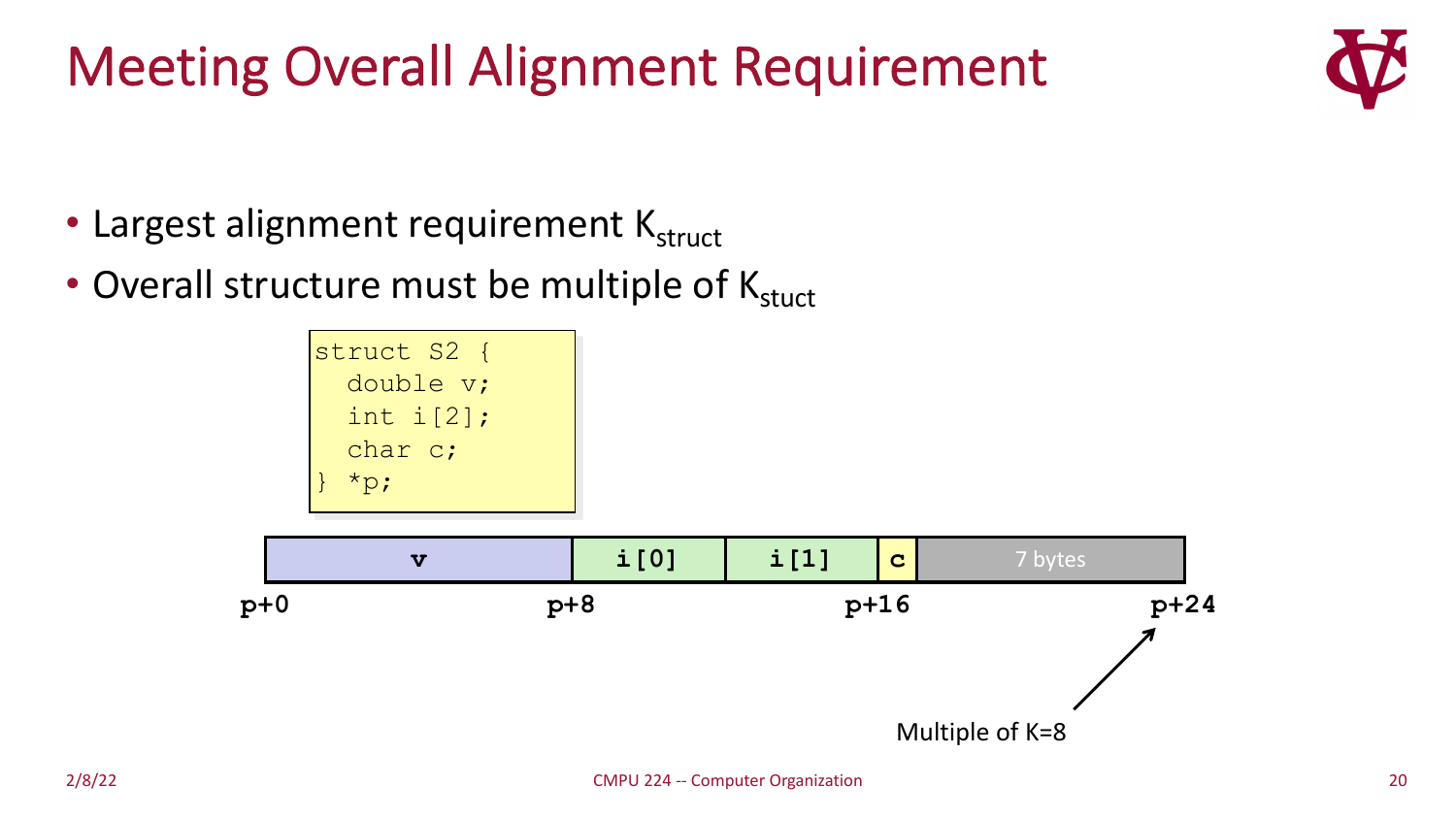## Arrays of Structures



- Overall structure length multiple of  $K_{struct}$
- Satisfy alignment requirement for every element



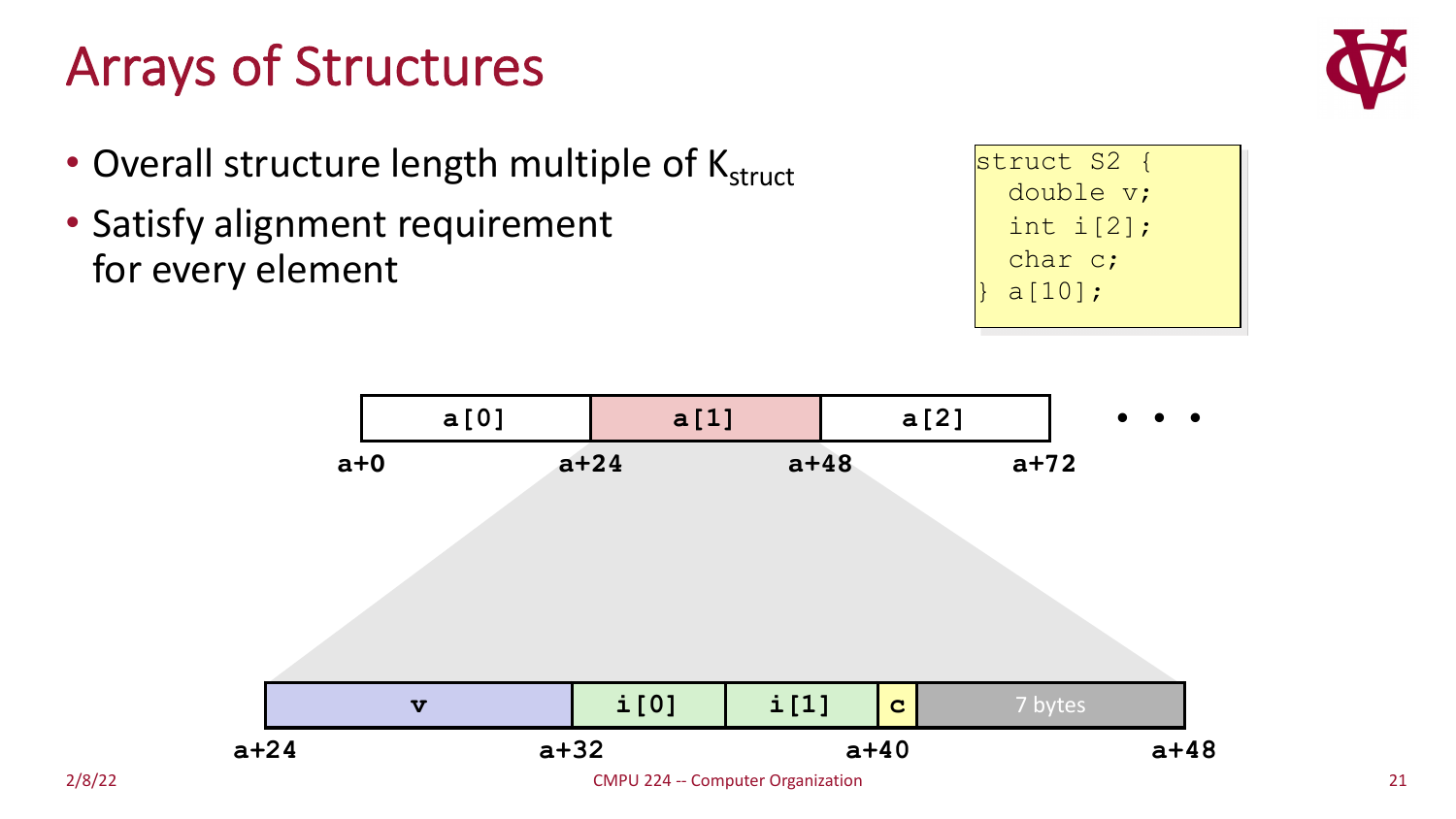#### Accessing Array Elements





- Compute array offset as sizeof (s3) \*idx
	- **sizeof(S3)** = 12, including alignment spacers
- Element **j** is at offset 8 within structure
- Assembler gives offset **a+8**

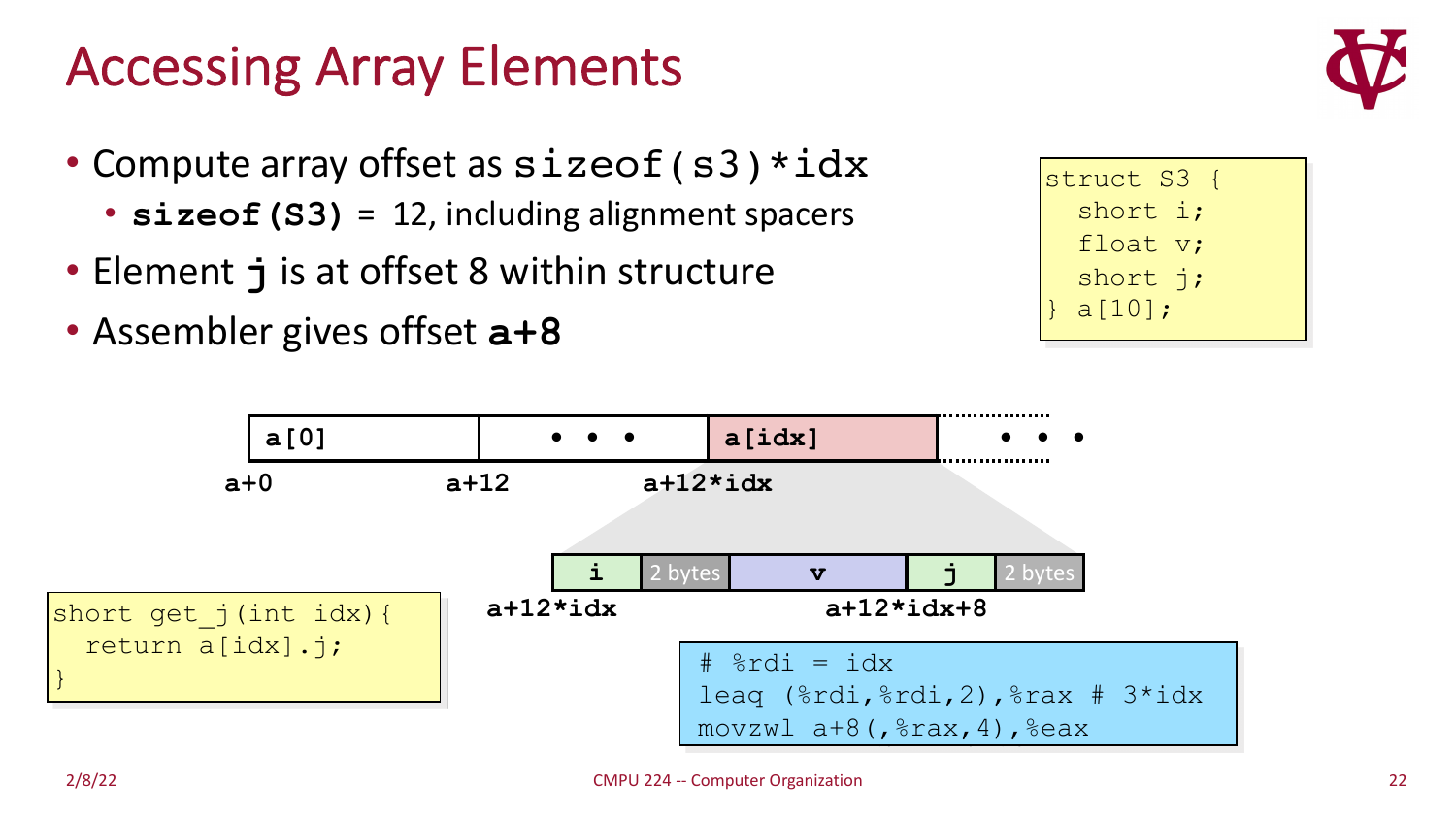#### Saving Space



• Put large data types first